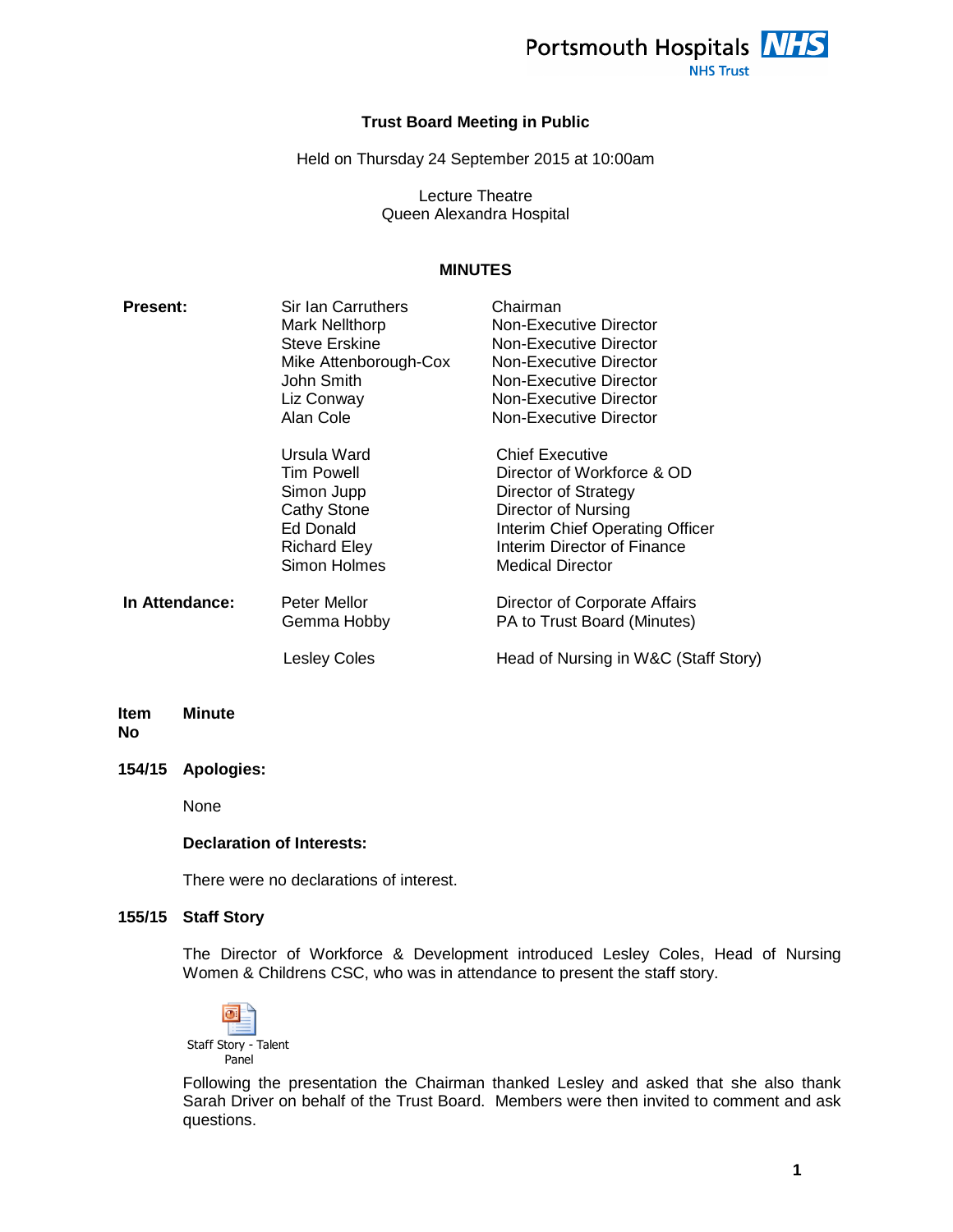John Smith felt this was an excellent idea and asked whether it had been rolled out across the Trust. Lesley replied that it has not yet been rolled out and that currently, it was only her department who use it, however she believed that any CSC could benefit from it and she would be very happy to help. The Director of Workforce & Development agreed that it was important to expand the initiative across the Trust to access the latent talent within our 7,000 staff. Mike Attenborough-Cox asked whether it would be an opportunity for a staff appraiser to identify a suitable candidate for a talent panel whilst conducting an appraisal. Lesley agreed that it would. Robin Marsh, one of the Governors, enquired on behalf of one of his colleagues whether the Board was content with the current appraisal system. The Director of Workforce & Development explained that changes to the appraisal system had been implemented during the year and compliance had significantly improved. There is a current compliance rate of 85%; however he suggested that this initiative was more about focussing on leadership than just appraisals. He pointed out that the particular Governor had been invited to join an appraisal training day so that he could better understand what was involved.

The Interim Chief Operating Officer felt that this was an innovative idea and asked how Lesley would like to see it progress. Lesley felt that she would like to see the initiative rolled out across the Trust. The Chief Executive agreed to take this to Team Brief.

The Chairman felt that an appraisal can mean different things to different people and there are not enough conversations during a normal working day where praise is given. People are quick to point out what might not be good but he felt strongly that we need to feedback the good things too and take the time to say "thank you" or "you are doing well". We need to adopt this and make it part of our culture. A little praise goes a very long way.

## **Action: Chief Executive to take Talent Panel to Team Brief.**

## **156/15 Minutes of the Last Meeting – 30 July 2015**

The minutes were agreed as an accurate record.

## **157/15 Matters Arising/Summary of Agreed Actions**

**136/15: Integrated Performance Report – Finance –** The Interim Director of Finance confirmed that this action was complete.

## **158/15 Notification of Any Other Business**

None.

## **159/15 Chairman's Opening Remarks**

The Chairman emphasised key points:-

- The summer had been dominated by the CQC inspection and waiting for their report. The Quality Improvement Plan, that addresses the recommendations within the report, is now the main focus for the Trust.
- In relation to Unscheduled Care, this is better than last year but still not good enough system wide. There is a need to focus and think how we might do things differently.
- Cancer standards management is volatile.
- The overall performance of the Trust is very good and the care being provided by staff was recognised by the CQC as being 'Outstanding'.
- We are in an extremely challenging financial situation. There is a financial recovery plan in place; however there will be some difficult decisions to make along the way.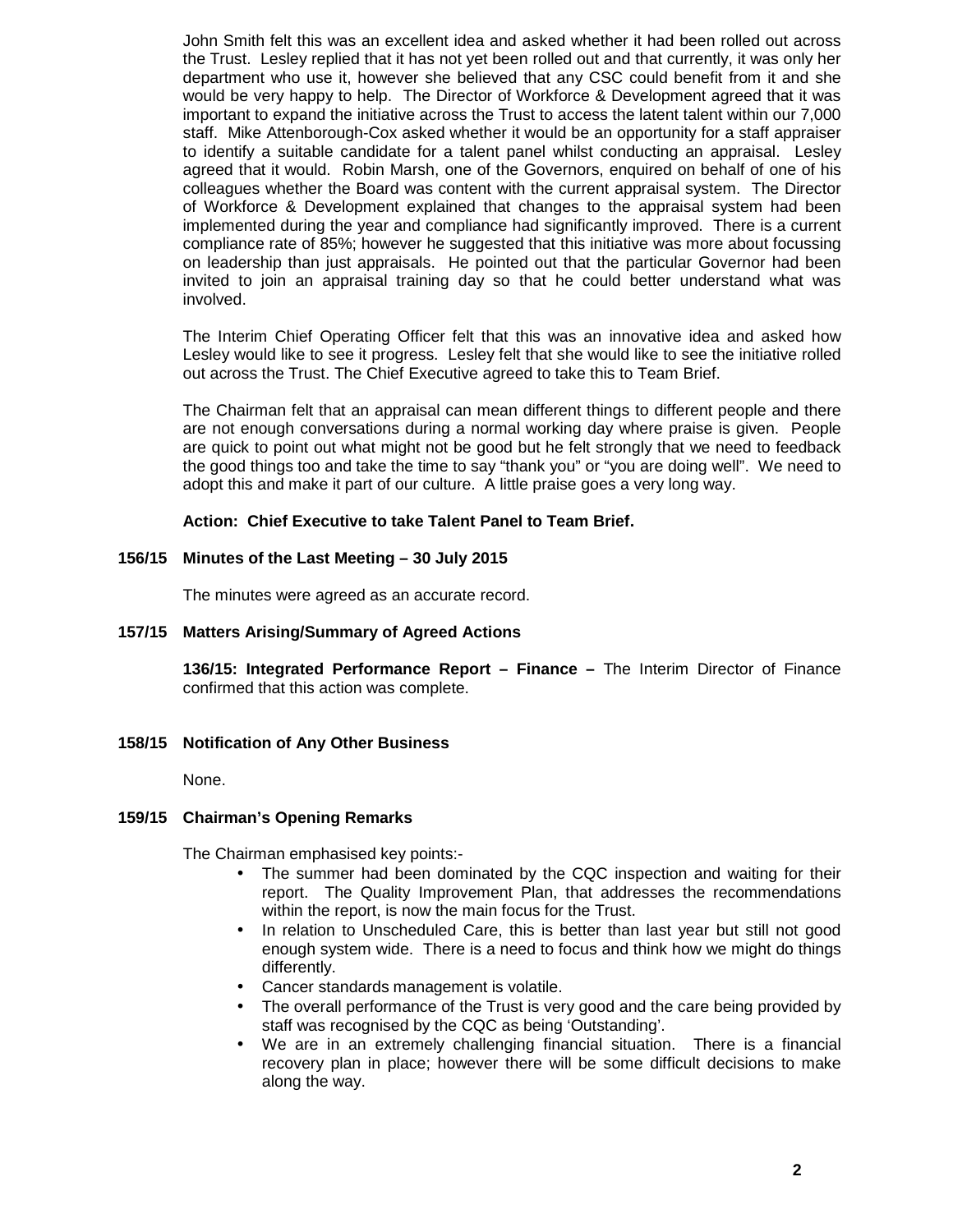## **160/15 Chief Executive's Report**

This report was noted by the Board. The Chief Executive drew attention to particular areas within it:

- The Trust has submitted a detailed response in relation to the National Tariff proposals.
- The Trust had applied to be part of the Virginia Mason Initiative launched by the Health Secretary. However, we had not been successful but there are things we can take forward from this.
- BMJ Norovirus Publication The Trust has been very successful in reducing the number of Norovirus outbreaks in recent years through deploying a multidimensional quality improvement initiative.
- Lt Col Sharrock has been appointed as the new Commanding Officer of the military contingent at the Trust and will be with us for two and half years.
- The recent Gosport Public meeting had been very well attended. The presentation had been on the CQC inspection. The feedback from the Lee on Solent/Gosport residents was very positive and will be shared with staff.
- The Trust, in conjunction with colleagues from Wessex AHSN, won a prestigious national HSJ award this week. The award category was Value in Healthcare Awards: Value and Improvement in the use of Diagnostics. Our winning project was MISSION Severe Asthma – Modern Innovative Solutions to Improve Outcomes in Severe Asthma. There had been 532 entries; so this was a significant achievement.

## **161/15 Integrated Performance Report**

## **Quality**

The Director of Nursing drew attention to the following areas, with supporting comment from the Medical Director:

- It is important to acknowledge the hard work of all of our staff which has produced a very positive quality score card; this is not a position seen from many other Trusts.
- The current year-to-date position for avoidable hospital acquired grade 3 pressure sores is 5 and 0 for grade 4. This is a positive improvement.
- Progress is being made with reducing the relocation of patients out of hours. Friends and Family Test – nationally increasing response rate in both inpatients and ED. Our local response rate of 13% is in line with the National rate. When we look at staff and public returns, 2% would not recommend our department but 93% would. This compares favourably with the 88% National rate. However, our aim must be for 100%.
- Healthcare acquired infections: the Trust continues to perform well in this area and is well within the expected trajectory.
- Year-to-date position for MRSA attributable to the Trust is zero. However, there are a number of other infections, which although not reportable, could cause the hospital some concern in the future; we are keeping a close eye on these.
- Hospital mortality is within the expected range.
- We are currently very well advanced in terms of how we manage Acute Kidney injuries, compared to the rest of the Wessex region.

Liz Conway asked for an update on medication errors. The Medical Director explained that this was constantly reviewed by the Patient Safety Group who's lead is a Pharmacist by training. Adverse events are being reported and we have identified things that have not been picked up before such as opiates, insulin and other high risk medication errors etc. John Smith recognised all of this as encouraging progress but asked how we would improve

'out of hours', patient moves. The Director of Nursing explained that each patient is rated for suitability of moving to help make that judgement. Ideally, the decision to move a patient would be taken early in the evening so that the patient can be moved in the daylight and their relatives made aware.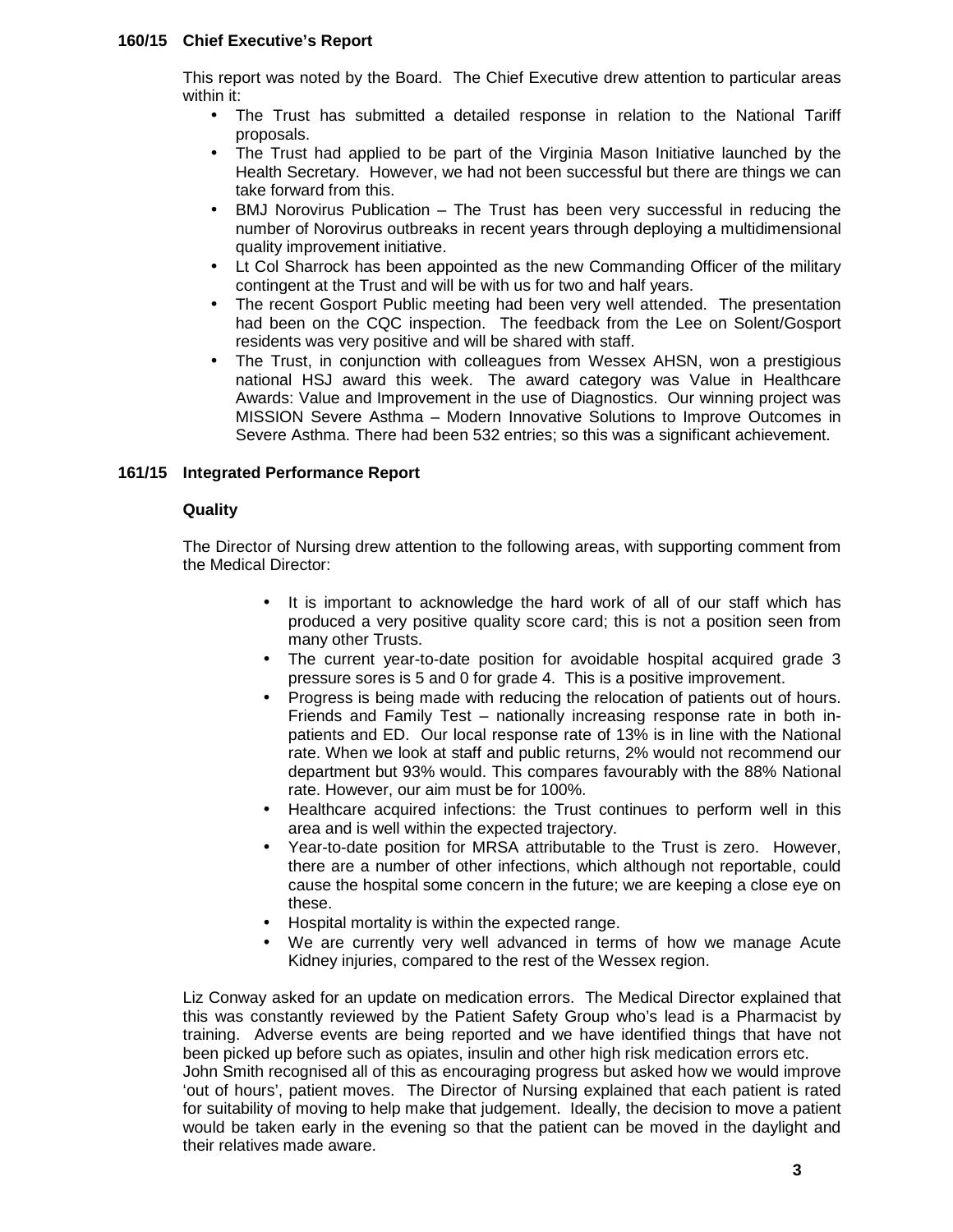## **Operations**

The Interim Chief Operating Officer drew attention to particular areas of the report:

- In relation to waiting time standards and referral for treatment we are performing better than the national average. The 35 week waits are starting to come down. These are becoming the main focus as we treat more and more patients.
- The team is working incredibly hard to get the diagnostic waiting times down and to deliver that standard Again, delivery and results are better here than the majority of the rest of the country.
- Performance in August against the A&E Service Quality Standard improved to 87% but there is still more to do. The positive thing is that where we are able to control standards within the hospital, we are making good progress.
- The 'Big issue' for the Board is the number of patients that require support from other partners. During August, we peaked at a record high of 144 patients medically fit for discharge (equivalent to 4 wards). We will share the winter plan next month. We need to decide what to do when our partners are unable to deal with the extra numbers of patients.
- 7 of the 8 national Cancer standards were met during August and there is a recovery plan in place for the 62 day standard. There is an increasing demand in Urology so we will need to monitor the timeliness of transfers of care.
- The number of cancelled operations decreased this month.

Steve Erskine asked how partners respond to the hospital having 4 wards worth of patients that don't need to be here. The Interim Operating Officer explained that there is a lack of places within Care Homes and a general lack of other packages of care. Patients are being assessed in hospital when they are ready to go home which is not the right place, it should be done outside where the patient is more comfortable. Steve reflected that this has been a problem for a considerable time and he couldn't envisage any improvement with the current approach. The Interim Operating Officer explained that there will be improvements within the winter plan but they will come at a cost. Alan Cole agreed that with an increasing elderly population, flow through the hospital was crucial. The Medical Director explained that we are in the top quarter in the country for the number of patients suffering with dementia and whilst we were doing all that we could, sometimes we have no choice but to admit the patients.

Mark Nellthorp felt very strongly that our partner organisations were not doing what was required of them and that commissioning groups are failing to deliver. The Trust needs to accept that this lack of cooperation will continue and that we need to put something in place for those patients that should not be here otherwise patient safety will be compromised. John Smith felt that 144 patients awaiting discharge is a huge problem and queried how this compares to other Trusts of similar size. The Interim Chief Operating Officer explained that all Trusts have a similar problem but that this number is high for this size of hospital and pointed out that out of those 144 patients over 90 of them were frail and elderly. There is a need for some challenging conversations with our CCGs.

The Chairman felt that we should develop our own system; possibly through joint ventures with other organisations. There is a growing number of elderly people (7.7% growth) and the concern is with individual care. The Chief Executive explained that the Trust was currently considering working with different commercial organisations. The Director of Corporate Affairs explained that at the Public Meeting in Gosport on Tuesday many members of the public shared their frustrations with community care and encouraged the Trust to open its own Care Homes.

Mike Attenborough-Cox noted the increasing number of attendance in A&E each day and asked if ambulance staff were doing all that they could, and should, to treat patients at home. The Interim Operating Officer explained that the ambulance 999 service is limited as to alternative options to the hospital, particularly at night, so they will usually opt to bring patients to the hospital. These are big issues for us but it is important to recognise the tireless work from the social workers and community teams that work with us, as they are doing the best that they can.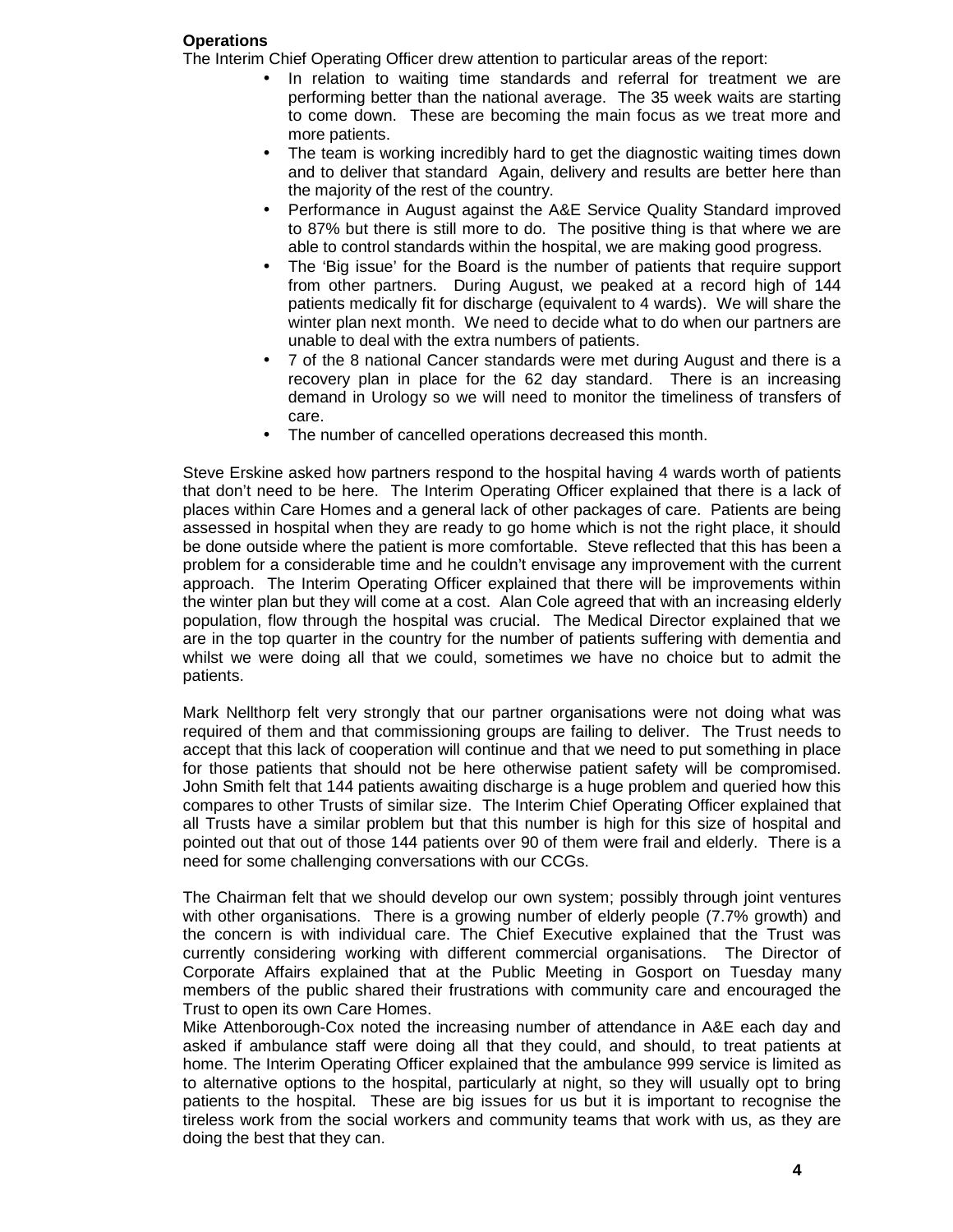# **Finance**

The Interim Director of Finance highlighted some key areas from his report:

- The Trust development Authority had asked the Trust to reduce its deficit plan to £9.7m. This reflects the deteriorating national financial position. A further financial recovery plan has been identified, as a consequence.
- The final Income figures improve the financial position by £1,042k.
- The financial position for August is therefore an adverse variance to plan of £1.2m, and a year to date position of £4.2m adverse variance. The actual deficit for the month was £4.6m with a cumulative deficit of £13.5m.
- The financial position has continued to deteriorate, but compared to the phasing for the revised Financial Recovery Plan (FRP) the variance at Month 5 is only £600k.
- A number of months have shown an improvement in the pay cost with small reductions each month. The main part of the recovery plan falls in months 6 onwards so significant further improvements are required in order to achieve the £9.7m deficit ceiling.
- There is a substantial agency cost particularly of Junior Medical Staff; however this is not just for Trust but across the NHS as a whole.
- Decisions will need to be taken about releasing the second 50% of the Capital Programme. Some difficult judgements will need to be made.

The Director of Nursing confirmed that the reduction in agency staff would continue which will lead to reductions in expenditure. The Director of Strategy recognised the determination of the Board that this target be achieved.

# **Workforce**

The Director of Workforce & OD drew attention to particular areas of his report:

- Total workforce capacity decreased in August.
- Temporary workforce numbers also reduced in August.
- The TDA imposed a cap on nursing agency; however we have been below that cap for the last few months.
- There are still pressures on workforce, particularly with nursing vacancies. There are 348 total FTE vacancies against total budgeted establishment.
- Staff flu vaccinations are being promoted as we approach the winter months. There has been a large bout of flu in Australia which could have an impact.

Mark Nellthorp asked why the turnover of staff was creeping up and explained that he had spoken with staff in different areas where they have felt that they can't provide the level of care that they want. The Director of Workforce & Development explained that a lot of work has been done to look at the correlation of turnover, staff sickness etc. There is no trend that shows any specific problems.

John Smith and the Medical Director discussed the problem around Junior Doctors being unable to add to their qualification as temporary staff.

# **162/15 Self Certification**

The Director of Corporate Affairs presented the Self Certification to the Board, seeking approval for the Chairman and Chief Executive to sign it off prior to submission to the Trust Development Agency at the end of the month.

The Director of Corporate Affairs explained that there had been no changes since last month and that the self-assessment reflected our failure to meet the 4 hour Emergency Department waiting standard, a risk against our ability to meet cancer 62 day first definitive treatment and the delivery of RTT. This reflects the position at the end of August. We have been assured that we will continue to have full support from the TDA with regards to our current financial position.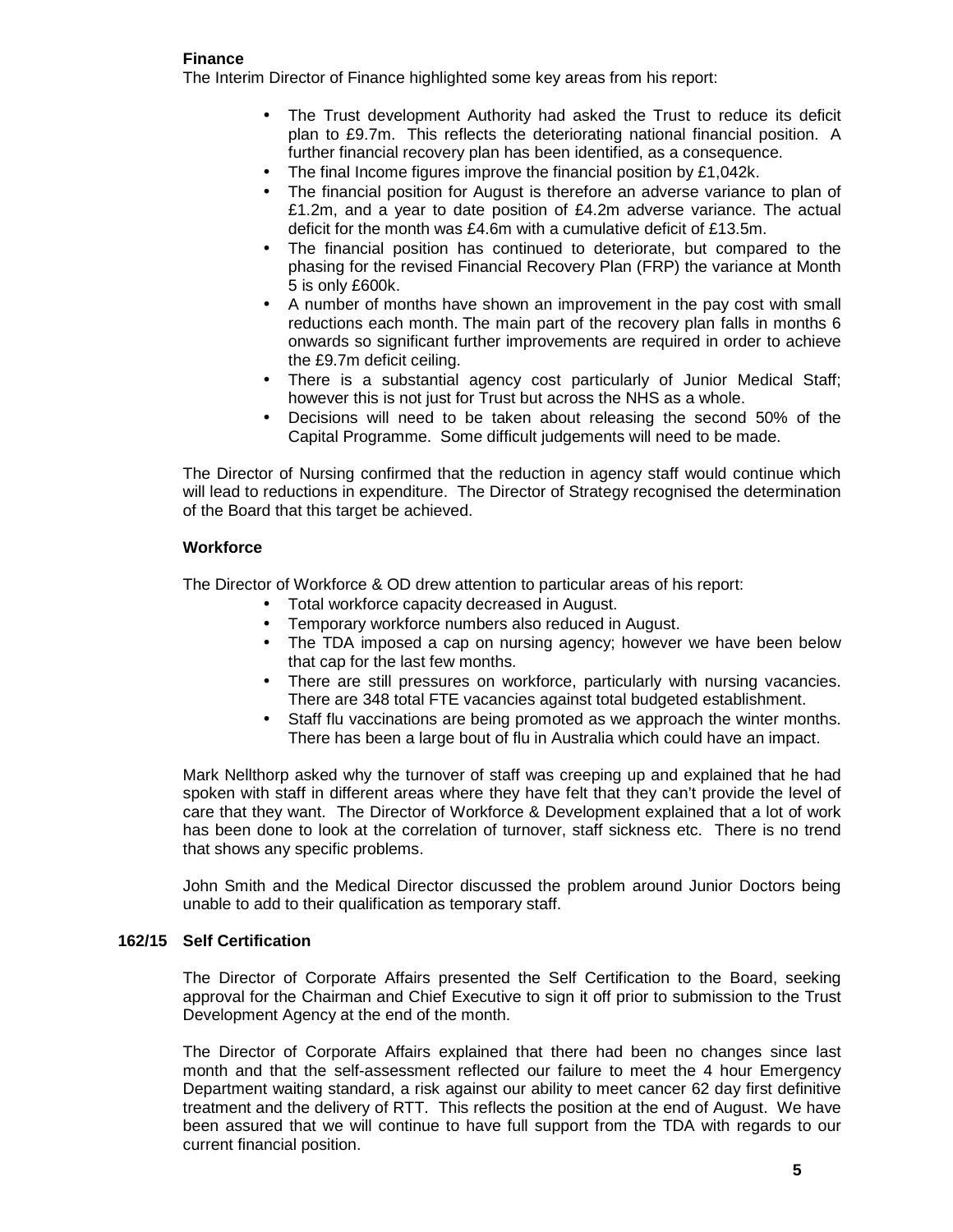Steve Erskine asked that the various target dates be reviewed before the next Board meeting.

The Self Certification was approved by the Board for submission to the TDA.

## **163/15 Annual Planning 16/17**

The Director of Strategy presented the Business Planning Process for next year. The process includes lessons learnt form from last year and various groups taking forward workforce planning with CSCs. The Board noted the paper.

## **164/15 CQC Improvement Action Plan**

The Director of Nursing presented an update on progress against the Care Quality Commission Improvement Plan. The report provides significant assurance that actions are being closely monitored. The large majority of actions have been closed with some ongoing. We have been looking at health partners and their responsibilities and meeting on a monthly basis, working with a list of 'must do's' and 'should do's'. The whole Trust should be involved in getting this right. Mark Nellthorp noted that each item that was flagged blue had had their deadlines extended and suggested amending the wording otherwise it could be misleading.

## **165/15 Board Assurance Framework**

The Director of Nursing presented the recent updates to the Assurance framework. The Chief Executive raised the need for a review of the risk in relation to R&D and suggested bringing this back next month. The Interim Chief Operating Officer highlighted the risk at the front door from a safety perspective.

## **166/15 Research & Innovation**

The Chief Executive introduced Dr Greta Westwood, Deputy Director of Research & Innovation, to brief the Board on research performance by Clinical Service Centres against local and national bench marks. Several senior clinicians within the organisation have developed their own research programmes and this leads to the recruitment of lots of patients to these studies. The plan is to develop our own clinicians to develop these trials and is the key reason we continue to grow. The table within the report shows how we rank against other large acute organisations – very favourably. As well as the award we recently received from the HSJ, the research group has now been shortlisted for another HSJ award for improving care with technology.

The Chairman then invited questions.

John Smith felt this work was very impressive, however he was not clear with regards to table 1.3 in relation to ranking month by month variation and also how the quality of the research is ranked. Dr Westwood explained that the ranking is by numbers of patients and that MHRA inspections monitor the quality of the research. We also have our own research and quality committee who meet quarterly. All these patient studies contribute to patient quality and care.

Mark Nellthorp felt that we should use our growing reputation in research to help with recruiting top-class candidates. The Chief Executive agreed that it was one of the things that attract people to work here. The next challenge is how we use this internal expertise to bring about changes in clinical practise and make those changes standard practise.

The Chairman thanked Dr Westwood.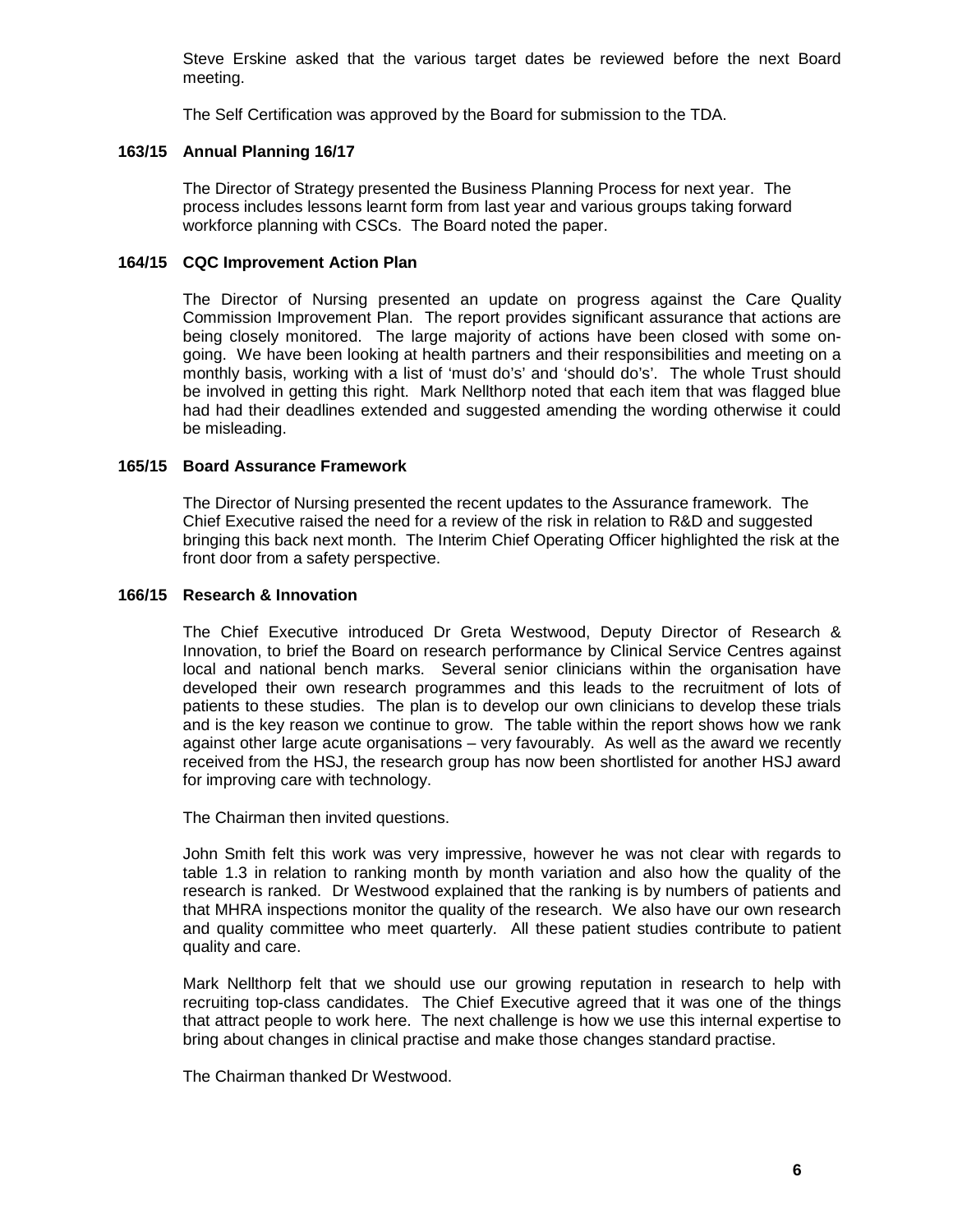## **167/15 Patient Led Assessments of the Care Environment (PLACE) Results**

The Director of Nursing presented the results of the most recent assessment. It reflected some positive improvements and a plan for further improvements. The overall result was extremely positive. The Chairman thanked everyone for their hard work.

## **168/15 Audit Committee Report**

Steve Erskine provided a verbal update from the Audit Committee. The final set of internal audit reports had been received before the newly appointed internal audit provider had taken over. They were in attendance for the first time and explained their slightly different approach to internal audit. The Local Counter Fraud and NHS Protect Assessment had recently been carried out and had created some conflict between the assessment and the counter fraud team itself because a cursory glance at the report would suggest a drop in the level of service, which wasn't so.

## **169/15 Annual Complaints Report**

The Director of Nursing presented the annual report and highlighted some key areas. How we value and deal with complaints is key to them being satisfactorily resolved. A new Complaints Committee has been established to oversee the appropriate management of complaints. The number of complaints that were taken to the Ombudsman because the complainant was unhappy with the outcome had fallen.

The Chairman asked whether there were any detectable trends within the complaints. The Chief Executive stated that the common theme is linked to communication i.e. telephone calls, letters, but this is something the Director of Corporate Affairs is picking up via a working group; most other complaints are linked to care and compassion. Alan Cole explained that he and Liz Conway had worked with the complaints department and suggested to the other Non-Executive Directors that they might like to do the same and pull out complaints at random for review. Their feedback would be helpful for the Complaints Committee. Steve Erskine felt that following a review of complaints and speaking to complainants their main concern was the variation in how different CSC's dealt with them. The Director of Nursing has worked with the heads of services to agree a consistent approach. The Chief Executive, whilst recognising some improvement, felt that there was still a need for further education and training of staff to ensure consistency. The Chief Executive, who sees all of the organisation's responses to complaints before they are sent out, promised to continue to monitor their quality. The Director of Nursing reminded that there is a monthly triangulation meeting where each complaint is looked at. The Board noted the report.

# **170/15 DIPC Annual Report**

The Medical Director presented the annual report on infection prevention and control and directed attention to the developments, achievements and challenges with Infection Control.

The Chairman thanked the staff and the infection control team in particular, for their commitment to the infection control agenda.

# **171/15 National IT Direction of Travel**

The Director of Strategy presented the paper 'Personalised Health & Care 2020 Using Data Technology to Transform Outcomes for Patients & Citizens – Work Streams'. It is thought that money will be released by the Centre for this so we need to make sure we are in a position to be able to apply for it.

Steve Erskine felt that this was a really good opportunity. It is about enabling technology to enable business. Liz Conway recognised that IT was a complex issue but when comparing the current issues and the benefits from such a project, thought that it was something that the Trust must pursue. Mike Attenborough-Cox agreed, stating that it was vitally important to have clarity and good project management.